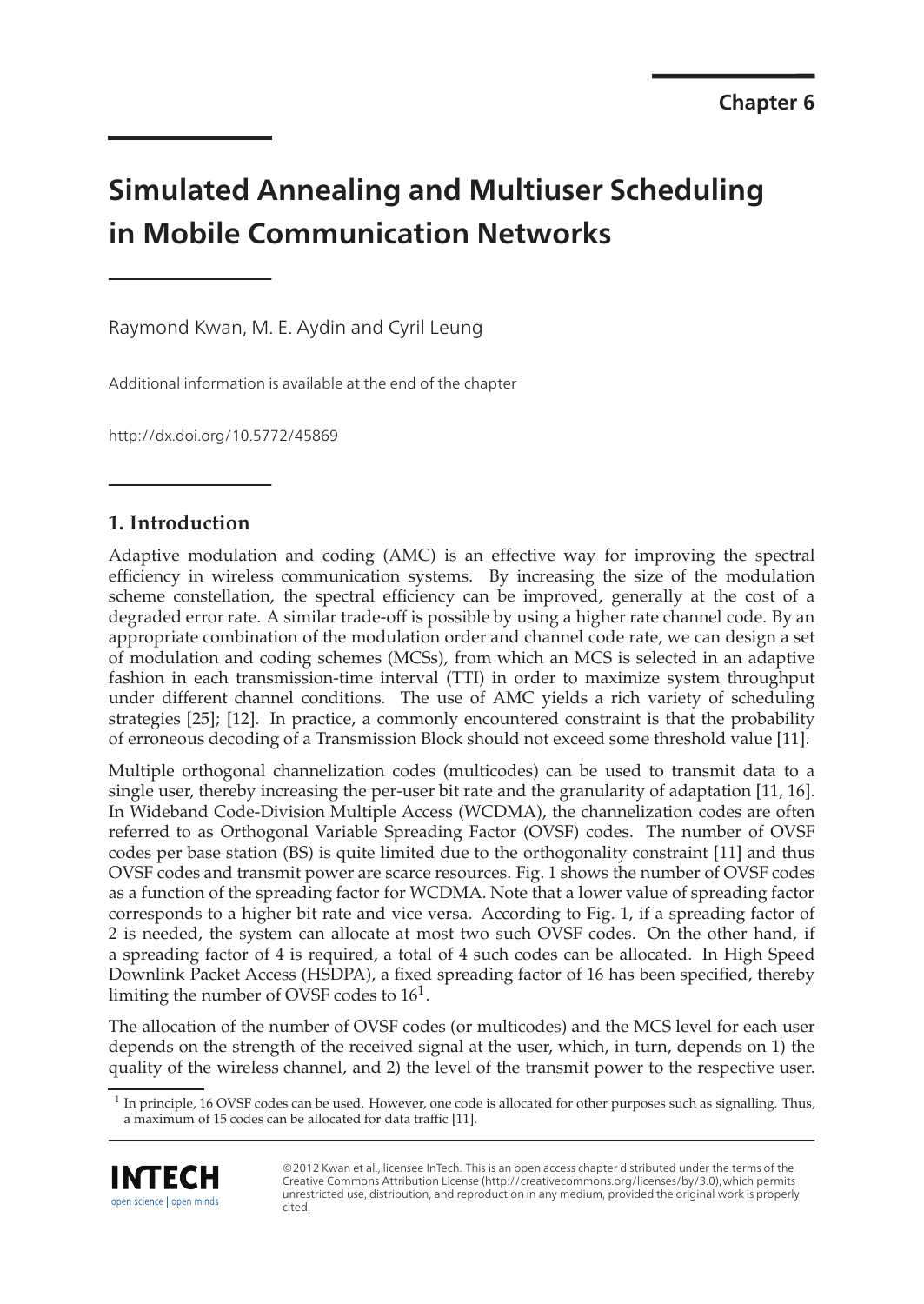As shown in Fig. 2, if the spreading factor and the number of OVSF codes are fixed, one way to increase the user bit rate is to increase the MCS level. As each MCS level is associated with a specific signal quality requirement, the highest MCS level that can be allocated depends on the channel quality at the user receiver, which is stochastic by nature. Thus, at a given channel quality at the receiver, the MCS level can be increased by increasing the transmit power to the user. Another way to increase the user bit rate at a fixed spreading factor is to fix the MCS level while increasing the number of OVSF codes allocated to the respective user, as shown in Fig. 3. In order to achieve a given signal quality requirement for each OVSF code, a higher power level is required to be allocated to this user. Thus, the general problem of HSDPA resource allocation boils down to the joint allocation of user-specific MCS, number of OVSF codes, and power level over all users connected to a given base station, subject to the constraints of code and power resources as shown in Fig.4. It is important to note that this allocation is done very rapidly (on the order of two or more milliseconds) in order to exploit the channel diversity of the users. HSDPA is based on a shared channel concept, in which multiple users share the channel in a time-multiplexed fashion, and the process of resource allocation is performed at regular time intervals. Note that in HSDPA, as shown in Fig. 5, the shared channel is a dual to the dedicated channel in which the bit rate for each user is kept constant over a relatively long time period by appropriate closed-loop power control.



**Figure 1.** Orthogonal Variable Spreading Factor (OVSF) code tree.

For simplicity, the downlink transmit power is normally held constant (or slowly changing)<sup>2</sup> in HSDPA [11]. A number of scheduling algorithms have been proposed for HSDPA [7]. The most commonly encountered ones are (1) round-robin in which users are allocated resources in turn, regardless of channel conditions (2) Max C/I in which resources are allocated to the user with the best channel condition (3) proportional fair in which resources are assigned to the user with the *relatively* best channel condition. Other schedulers include minimum bit rate (MBR), MBR with proportional fairness and minimum delay (MD).

In exploiting multiuser diversity, a common way to achieve the best network throughput is to assign resources to a user with the largest signal-to-noise ratio (SNR) among all backlogged

<sup>&</sup>lt;sup>2</sup> In some cases, the specification stipulates a slight power reduction for a mobile with an exceptionally good channel quality [22].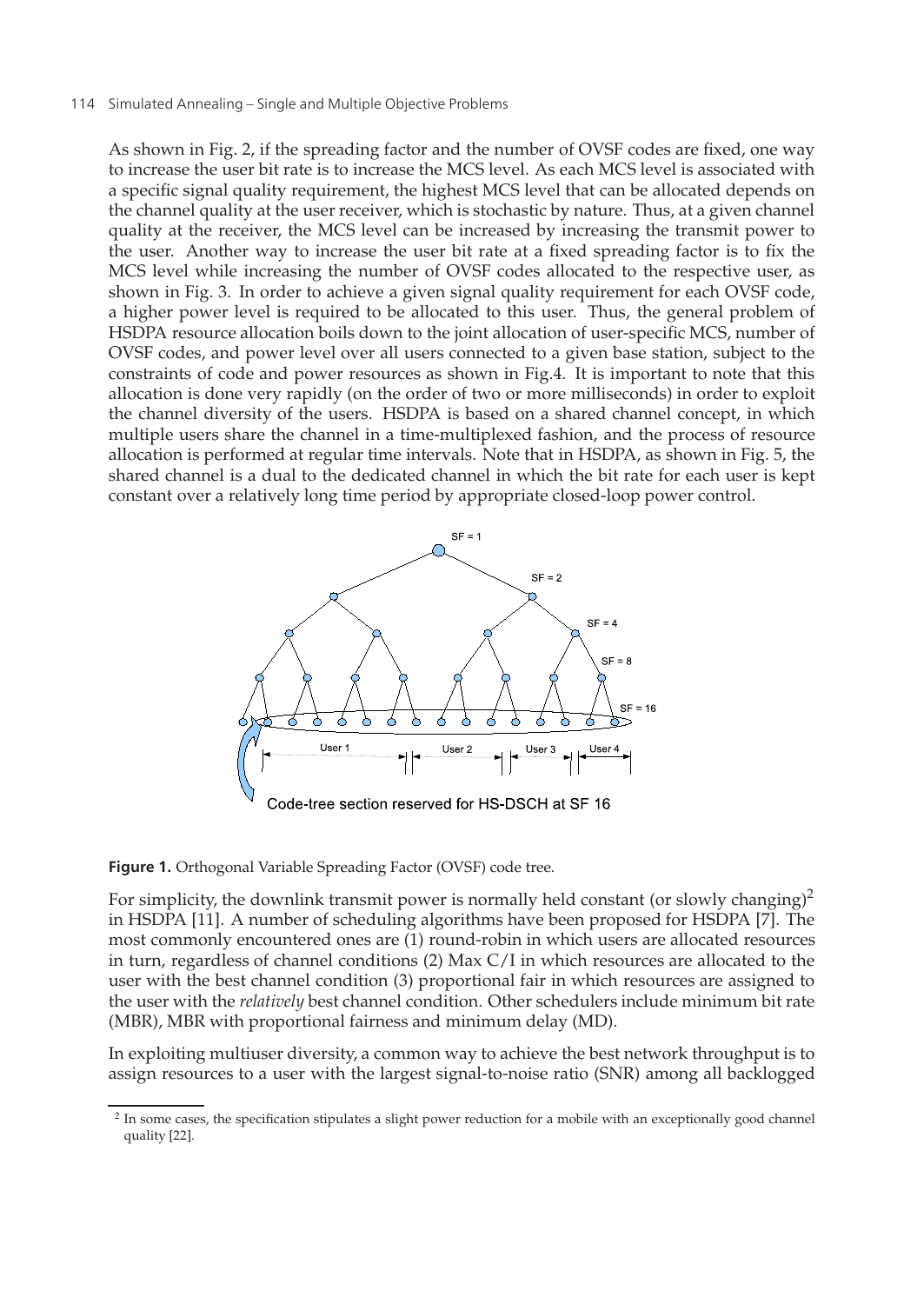

**Figure 2.** Bit rate and channel quality requirement trade-off for HSDPA.



**Figure 3.** Bit rate and channel quality requirement trade-off for HSDPA.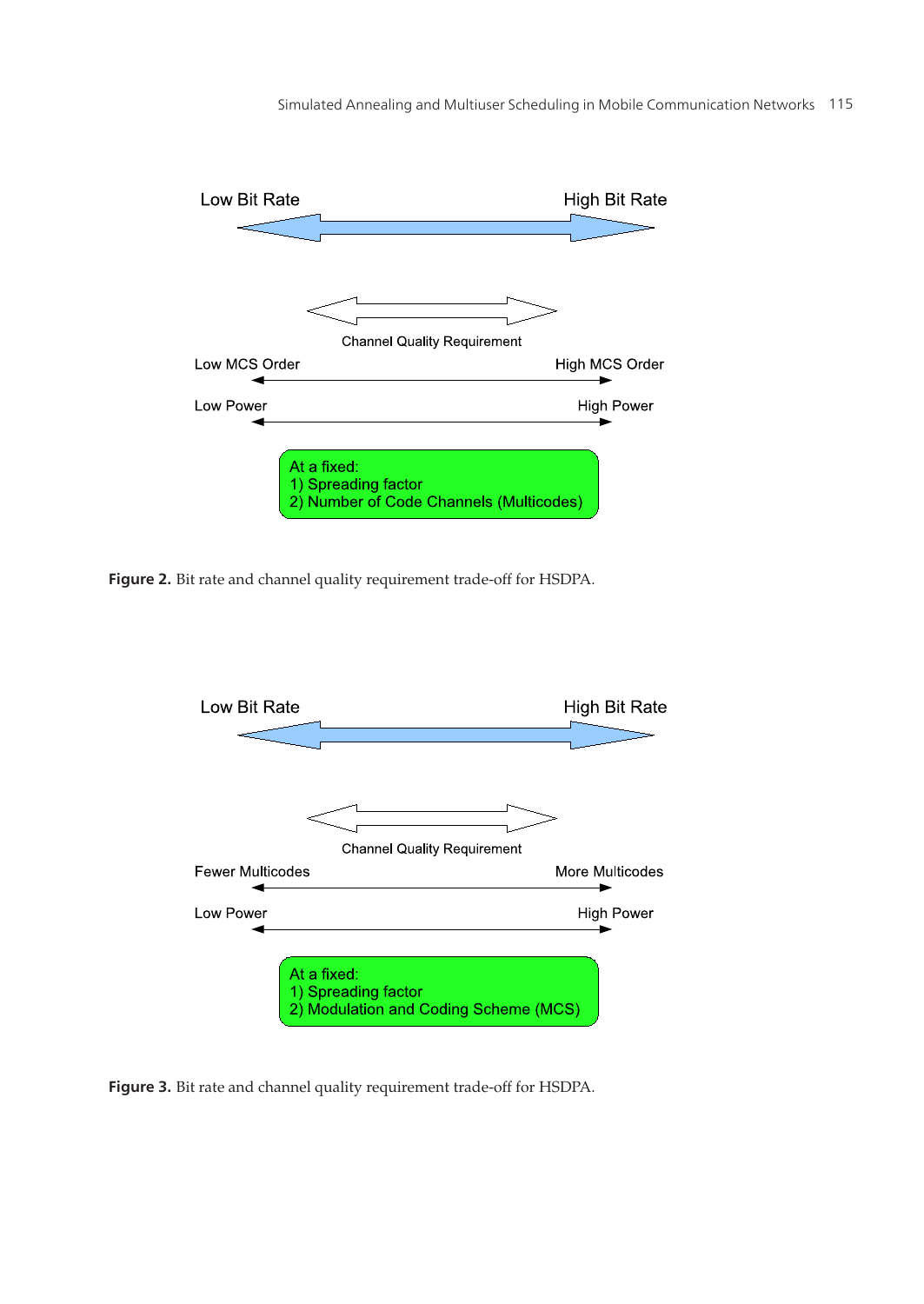

**Figure 4.** Resource allocation in HSDPA.

users (i.e. users with data to send) at the beginning of each scheduling period [5]. However, due to limited mobile capability, a user might not be able to utilize all the radio resources available at the BS. Thus, transmission to multiple users during a scheduling period may be more resource efficient. In [2, 15], the problem of downlink multiuser scheduling subject to limited code and power constraints is addressed. It is assumed in [15] that the exact path-loss and received interference power at every TTI for each user are fed back to the BS. This would require a large bandwidth overhead.

In this chapter, the problem of optimal (maximum aggregate throughput) multiuser scheduling in HSDPA is addressed<sup>3</sup>. The MCSs, numbers of multicodes and power levels for all users are jointly optimized at each scheduling period, given that only limited CSI information, as specified in the HSDPA standard [22], is fed back to the BS. This problem corresponds to a general resource allocation formulation for HSDPA, as compared to those in the existing literature, where resources are typically not allocated jointly among users for simplicity. Due to the inherent complexity, an integer programming formulation is proposed for the above problem. Due to the complexity of obtaining an optimal solution, an

<sup>&</sup>lt;sup>3</sup> The materials presented here are mostly based on the contents in [14].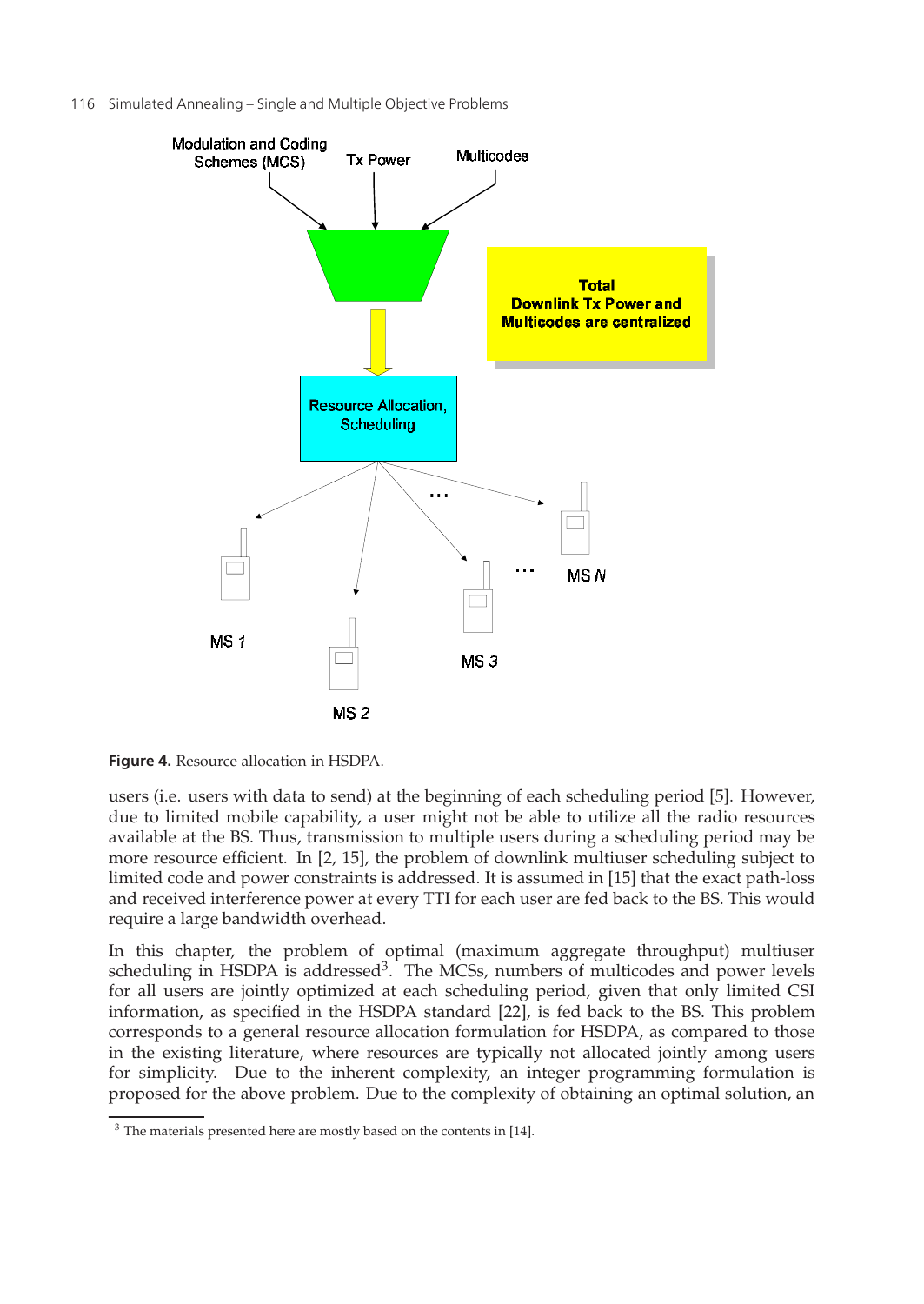Simulated Annealing and Multiuser Scheduling in Mobile Communication Networks 117



**Figure 5.** Resource allocation for shared and dedicated channels.

*evolutionary simulated annealing* (ESA) approach is explored. It is shown that ESA can provide a near-optimum performance with significantly reduced complexity.

## **2. System model**

In a communication system, the quality of the channel is often quantified by the Signal to Interference and Noise Ratio (SINR), which is defined as the ratio of the received signal power relative to the power contribution from interference and noise. A better channel quality is represented by a higher received signal power and a smaller interference and noise power.

We consider downlink transmissions from a BS to a number of mobile users. Let  $P_i$  denote the downlink transmit power to user  $i$ ,  $h_i$  denote the link gain from the BS to user  $i$ , and  $I_i$  be the total received interference and noise power at user *i*. The received SINR for user *i* is then given by

$$
\gamma_i = \frac{h_i P_i}{I_i}, \ i = 1, \dots, N,
$$
\n<sup>(1)</sup>

where *N* is the number of users and

$$
\sum_{i=1}^{N} P_i \le P_T \tag{2}
$$

where  $P_T$  is the total HSDPA power constraint. Ideally, the user would measure the received SINR, and report its value back to the BS. Upon receiving the SINR value for this user, the BS would decide what MCS and the number of multicodes that the user can be allocated, taking into account all the resource constraints that the BS has. However, if each user *i* were to send back its exact SINR value  $\gamma_i$  to the BS, the required feedback channel bandwidth would be impractically large. As specified in [22], the channel quality information fed back by a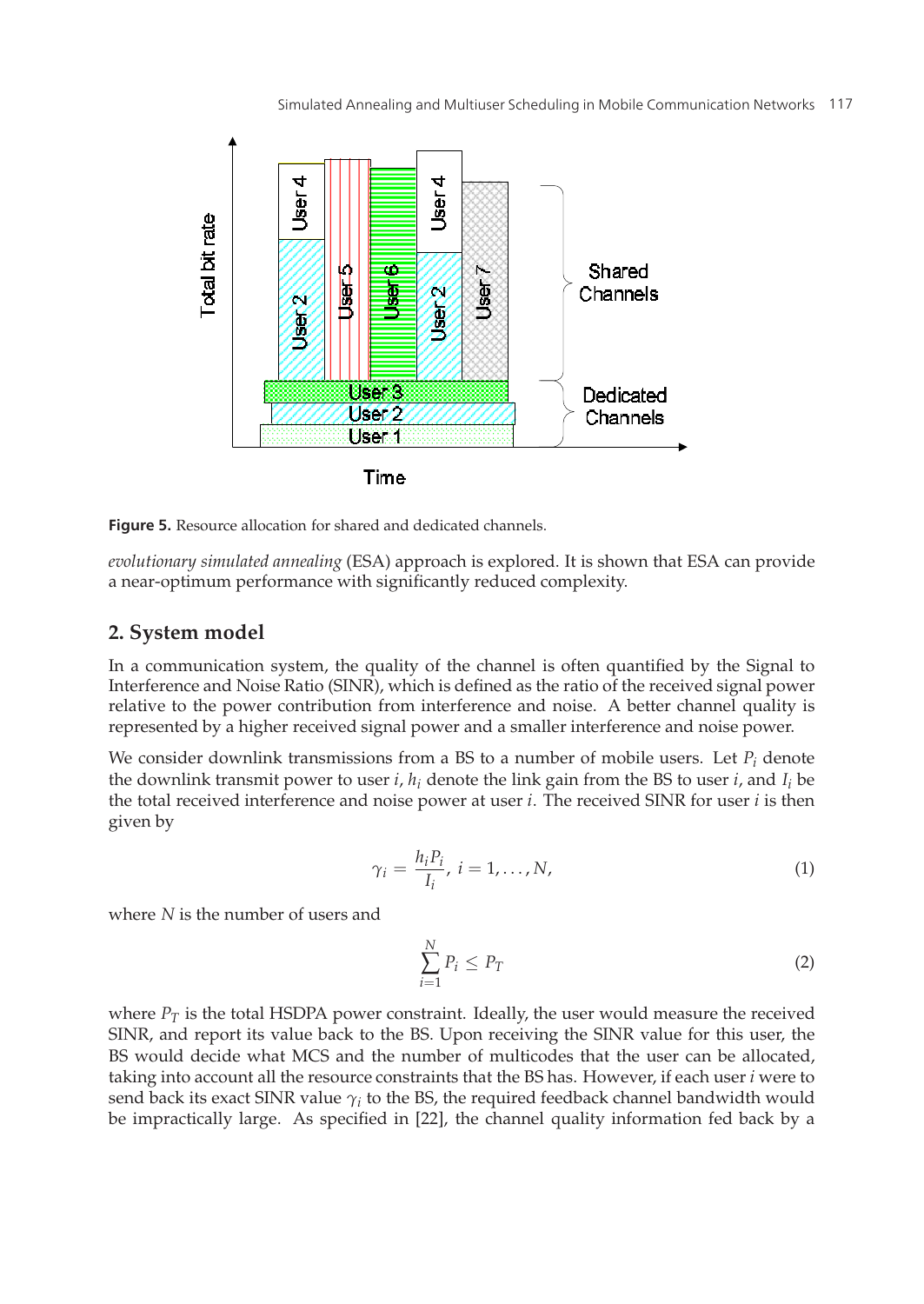mobile, also known as the *channel quality indicator* (CQI), can only take on a finite number of non-negative integer values  $\{0, 1, \ldots, K\}$ . According to [22], the CQI is provided by the mobile via the High Speed Dedicated Physical Control Channel (HS-DPCCH). Each CQI value maps directly to a maximum bit rate<sup>4</sup> that a mobile can support, based on the channel quality and mobile capability [23], while ensuring that the block error rate (BLER) does not exceed 10%. Finally, upon receiving the CQIs from all the users, the BS decides on the most appropriate combination of MCS and number of multicodes for each user.

Although the mapping between the CQI and the SINR is not specified in [22], it has been discussed in various proposals [18]; [13]. In [8], a mapping is proposed in which the system throughput is maximized while the BLER constraint is relaxed. Let  $\tilde{\gamma}_i = 10 \log_{10}(\gamma_i)$  be the received SINR value, in dB, for user *i* and let *qi* be the CQI value that user *i* reports back to the BS via HS-DPCCH. The mapping between *qi* and *γ*˜*<sup>i</sup>* can generally be expressed as a piece-wise linear function [6, 8, 18]

$$
q_i = \begin{cases} 0 & \tilde{\gamma}_i \le t_{i,0} \\ \lfloor c_{i,1} \tilde{\gamma}_i + c_{i,2} \rfloor & t_{i,0} < \tilde{\gamma}_i \le t_{i,1} \\ q_{i,max} & \tilde{\gamma}_i > t_{i,1} \end{cases} \tag{3}
$$

where the terms {*ci*,1, *ci*,2, *ti*,0, *ti*,1} are model and mobile capability dependent constants, and . denotes the floor function. Due to the quantization operation implied in (3),  $\tilde{\gamma}_i$  cannot generally be recovered exactly from the value of *qi* alone. It should be noted that the region  $t_{i,0} < \tilde{\gamma}_i \leq t_{i,1}$  is the operating region for the purpose of link adaptation. This region should be chosen large enough to accommodate the SINR variations encountered in most practical scenarios [11], i.e. the probability that  $\tilde{\gamma}_i$  falls outside this region should be quite small. As part of our proposed procedure, *γ*˜*<sup>i</sup>* is approximated as

$$
\tilde{\gamma}_i^{\dagger} = \tilde{\gamma}_i^{(l)} + \left(\tilde{\gamma}_i^{(u)} - \tilde{\gamma}_i^{(l)}\right)\xi,\tag{4}
$$

where

$$
\tilde{\gamma}_i^{(l)} = \frac{q_i - c_{i,2}}{c_{i,1}},\tag{5}
$$

$$
\tilde{\gamma}_i^{(u)} = \frac{q_i + 1 - c_{i,2}}{c_{i,1}},\tag{6}
$$

and  $\zeta$  is a uniformly distributed random variable, i.e.  $\zeta \sim U(0,1)$ . In a more conservative design, the value of *ξ* could be set to 0. Note that this approximation assumes that  $\tilde{\gamma}_i$  is uniformly distributed between  $\tilde{\gamma}_i^{(l)}$  and  $\tilde{\gamma}_i^{(u)}$  for a given value of  $q_i$ .

For  $q_i = 0$  and  $q_i = q_{i,max}$ ,  $\tilde{\gamma}_i$  could be approximated as  $t_{i,0}$  and  $t_{i,1}$  respectively, or more generally as  $t_{i,0} - \xi_{i,0}$  and  $t_{i,1} + \xi_{i,1}$  respectively, with  $\xi_{i,0}$  and  $\xi_{i,1}$  following some pre-defined probability distributions. Finally, the estimated value of  $\gamma_i$  is given by  $\hat{\gamma}_i = 10^{\tilde{\gamma}^+_i/10}$ . We refer to the mapping from SINR to *qi* in (3) as the *forward mapping*, and the approximation of SINR based on the received value of *qi* in (4) as the *reverse mapping*.

<sup>4</sup> In this chapter, the bit rate refers to the transport block size, i.e. the maximum number of radio link control (RLC) protocol data bit (PDU) bits that a transport block can carry, divided by the duration of a TTI, i.e. 2 ms [11].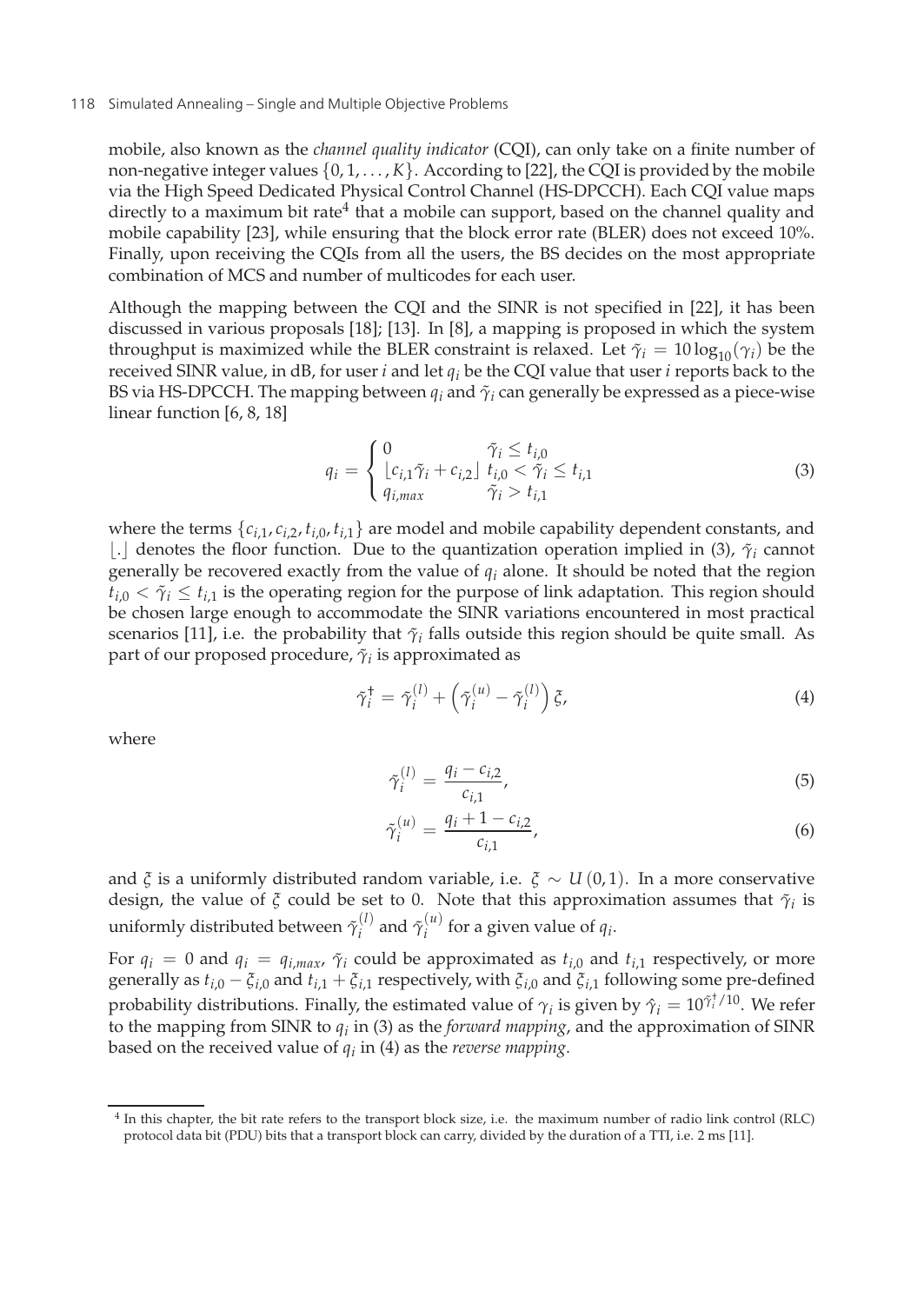## **3. Joint optimal scheduling**

Note that the value of the channel quality, *qi*, reported by user *i* indicates the rate index that is associated with the maximum bit rate that the user can be supported by the BS, and is related jointly to a required number of OVSF codes (multicodes) and MCS. The number of multicodes and MCS assigned to each user as well as the estimated SINR values of the users determine the transmit power required by the BS. Since the number of multicodes and transmit power are limited, the BS might not be able to simultaneously satisfy the bit rate requests for all users as indicated by  $\{q_i, i = 1, ..., N\}$ . Therefore, for a set  $\{q_i, i = 1, ..., N\}$ , the BS must calculate a set of *modified* CQIs,  $\{j_i, i = 1, \ldots, N\}$ , for all users by taking into account the transmit power and number of multicodes constraints.

From the *forward* and *reverse* mappings in (3) and (4), the modified CQIs are chosen as

$$
J_i = \min\left(\max\left(\eta_i(\tilde{\gamma}_i^{\dagger}, \phi_i), 0\right), q_{i, max}\right), i = 1, ..., N
$$
\n(7)

where  $\phi_i$  is the power adjustment factor for user *i*, i.e.  $\hat{\gamma}_i \mapsto \phi_i \hat{\gamma}_i$ , and

$$
\eta_i(\tilde{\gamma}_i^{\dagger}, \phi_i) = \lfloor c_{i,1} \left( \tilde{\gamma}_i^{\dagger} + 10 \log_{10} \phi_i \right) + c_{i,2} \rfloor, \tag{8}
$$

$$
0 \leq \phi_i \leq 10^{\left(\frac{q_{i,max} - (c_{i,1}\hat{\gamma}_i^{\dagger} + c_{i,2})}{10c_{i,1}}\right)}.
$$
\n(9)

Fig. 6 summarizes the conversion process from the received CQI, *qi*, to the final assigned rate index, *Ji*.



**Figure 6.** The conversion process from the received CQI, *qi*, from the mobile to the assigned rate index *Ji* at the base station. ([14]©IET)

The multiuser joint optimal scheduling problem **P1** can be expressed as

**P1:** 
$$
\max_{\mathbf{A}, \underline{\phi}} \sum_{i=1}^{N} \sum_{j=0}^{j_i} a_{i,j} r_{i,j}
$$
 (10)

subject to (7)-(9) and

$$
\sum_{j=0}^{J_i} a_{i,j} = 1, \forall i,
$$
\n(11)

$$
\sum_{i=1}^{N} \sum_{j=0}^{J_i} a_{i,j} n_{i,j} \le N_{max},
$$
\n(12)

$$
a_{i,j} \in \{0,1\},\tag{13}
$$

$$
\sum_{i=1}^{N} \phi_i \le N. \tag{14}
$$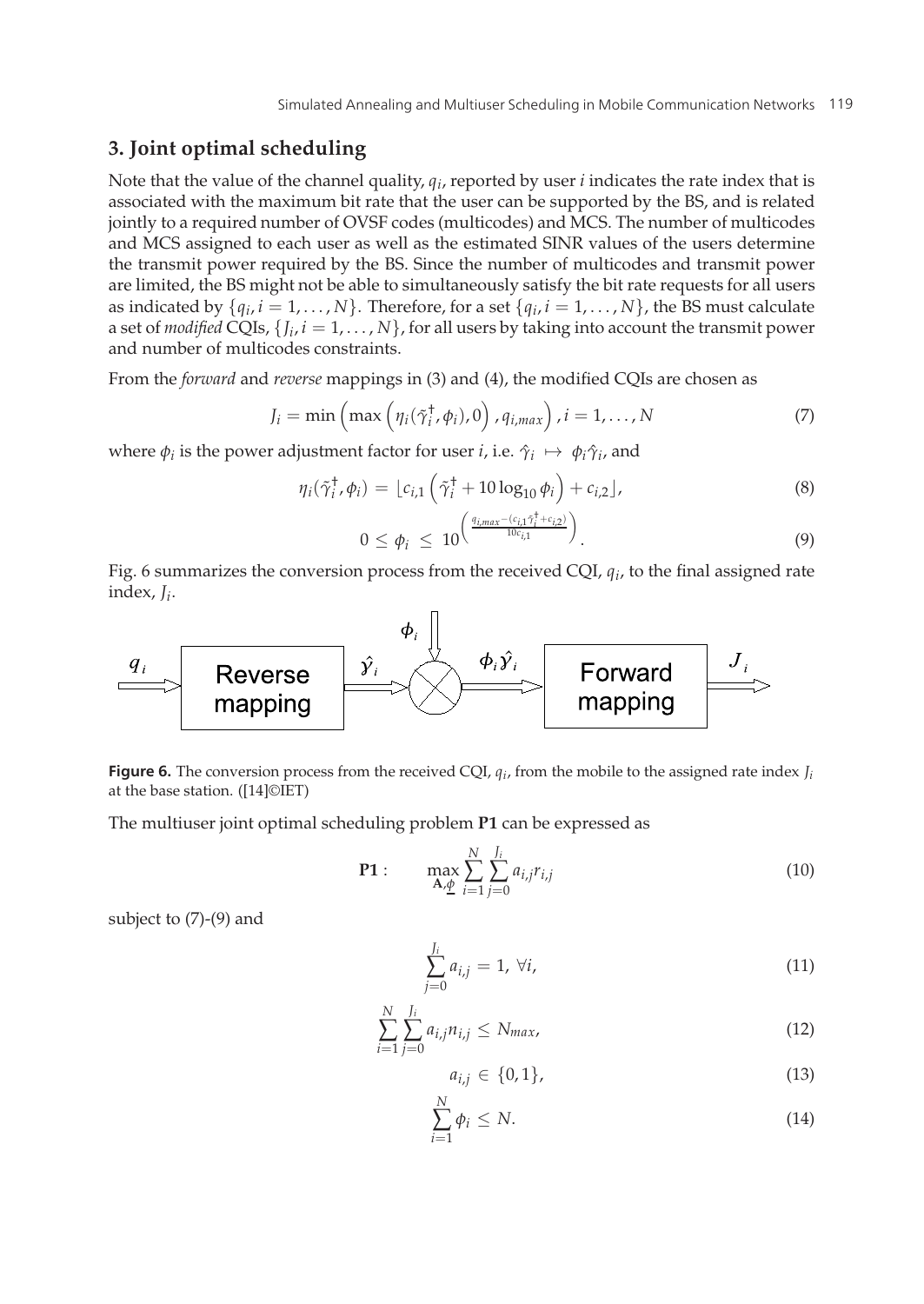In (10),  $J_i$  is the maximum allowable CQI value for user *i* and  $r_{i,j}$  denotes the achievable bit rate for user *i* and CQI value *j* [22]; the decision variable  $a_{i,j}$  is equal to 1 if rate index *j* is assigned to user *i*; otherwise,  $a_{i,j} = 0$ . In (12),  $N_{max}$  is the maximum number of multicodes available for HSDPA at the BS and  $n_{i,j}$  is the required number of multicodes for user *i* and CQI value *j* [22]. Depending on multicode availability, the assigned combination of MCS and the number of multicodes may correspond to a bit rate that is smaller than that permitted by *J<sub>i</sub>*. The constraint in (14) can be obtained by substituting  $P_i = \phi_i P_T / N$  into (2). The objective in the optimization problem **P1** is to choose  $A = \{a_{i,j}\}\$ and  $\phi = \{\phi_i\}\$ at each TTI so as to maximize the sum bit rate for all users, subject to  $(7)-(9)$  and  $(1\overline{1})$ - $(14)$ .

## **4. Linearization**

It is important to note that the quantity *Ji*, which appears in the upper summation index in (10), is itself a function of the decision variable  $\phi_i$ . On the other hand,  $\phi_i$  is related to  $J_i$  via a non-linear relationship (9). Thus, the problem **P1** is not a standard linear integer programming problem. As such a problem is highly non-linear, a global optimal solution is very difficult to obtain. To solve problem **P1** with linear integer programming methods, the problem needs to be appropriately transformed into a linear problem by introducing additional auxiliary variables. The first step is to re-formulate the model as follows:

$$
\mathbf{P1'}: \qquad \max_{\mathbf{A}, \underline{\phi}} \sum_{i=1}^{N} \sum_{j=0}^{q_{i, max}} b_{i, j} a_{i, j} r_{i, j} \tag{15}
$$

subject to

$$
\sum_{j=0}^{q_{i,max}} b_{i,j} a_{i,j} = 1, \ \forall i,
$$
\n(16)

$$
\sum_{i=1}^{N} \sum_{j=0}^{q_{i,max}} b_{i,j} a_{i,j} n_{i,j} \le N_{max},
$$
\n(17)

together with  $(7)-(9)$ , $(13)-(14)$ , where the new variable  $b_{i,j}$ 

$$
b_{i,j} = \begin{cases} 0, j > J_i \\ 1, j \leq J_i \end{cases} \tag{18}
$$

is introduced to limit the rate index *j* to no higher than *Ji*.

After the above re-formulation, Problem **P1** is still non-linear due to terms involving the product  $a_{i,j}b_{i,j}$ , and the presence of the floor function  $\lfloor . \rfloor$  and the logarithm in (7). Subsequent linearlization of Problem  $\text{P1}'$ , involves introducing a new decision variable  $m_{i,j} = a_{i,j} b_{i,j}$  and re-writing the problem as follows:

$$
\mathbf{P1}'' : \max_{\mathbf{A}, \mathbf{B}, \underline{\Phi}} \sum_{i=1}^{N} \sum_{j=0}^{q_{i,max}} m_{i,j} r_{i,j}
$$
(19)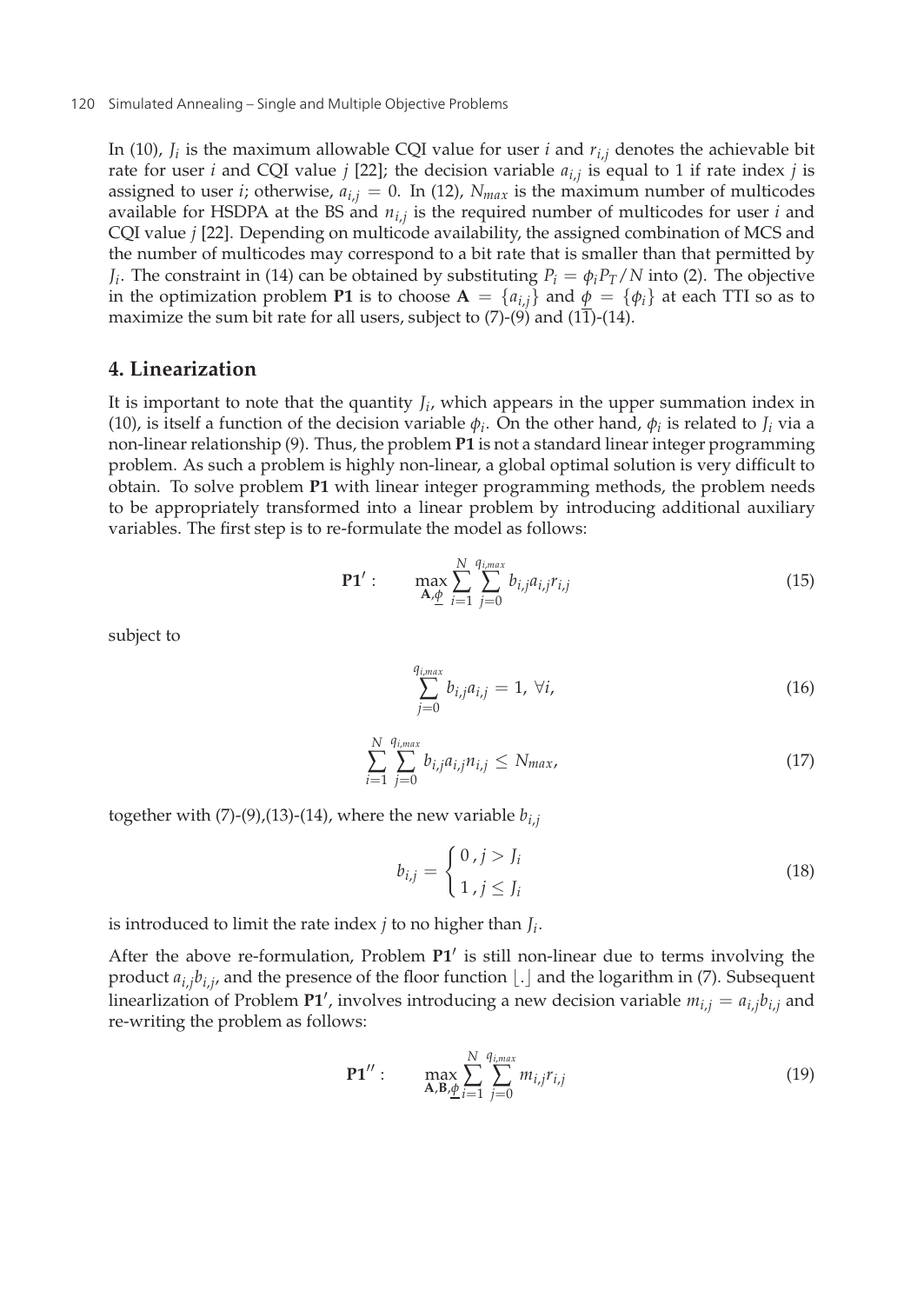subject to

$$
\sum_{j=0}^{q_{i,max}} m_{i,j} = 1, \ \forall i,
$$
\n(20)

$$
\sum_{i=1}^{N} \sum_{j=0}^{q_{i,max}} m_{i,j} n_{i,j} = \leq N_{max},
$$
\n(21)

$$
m_{i,j} \le b_{i,j}, \ \forall \ i,j \tag{22}
$$

$$
m_{i,j} \le a_{i,j} M, \ \forall \ i,j \tag{23}
$$

$$
m_{i,j} \ge b_{i,j} - (1 - a_{i,j})M, \ \forall \ i,j
$$
 (24)

$$
e_{i,j} - \phi_i \le (1 - \omega_{i,j})M, \ \forall \ i,j,
$$
 (25)

$$
\phi_i - e_{i,j+1} \le (1 - \omega_{i,j})M, \ \forall \ i,j,
$$
\n
$$
(26)
$$

$$
J_i = \sum_{j=0}^{q_{i,max}} j\omega_{i,j}, \forall i,
$$
\n(27)

$$
j - J_i \le (1 - b_{i,j})M, \forall i, j
$$
\n(28)

$$
J_i + 1 - j \le b_{i,j} M, \ \forall \ i, j \tag{29}
$$

$$
\sum_{j=0}^{q_{i,max}} \omega_{i,j} = 1 \tag{30}
$$

$$
b_{i,j}, a_{i,j}, m_{i,j}, \omega_{i,j} \in \{0, 1\}
$$
 (31)

together with (14), where

$$
e_{i,j} = \begin{cases} -M & \text{if } j = 0\\ 10^{\left(\frac{j - (c_{i,1}\tau_j^{\dagger} + c_{i,2})}{10c_{i,1}}\right)} & \text{if } 1 \le j \le q_{i,max} \\ M & \text{if } j = q_{i,max} + 1, \end{cases}
$$
(32)

and *M* is a large number. In this new formulation, constraints (22)-(24) model the product  $a_{i}$ ; $b_{i}$ , while (25)-(27) models the floor and the max functions in (7) and the constraint in (9). The constraints (28)-(30) are used to linearize the expression defined in (18). Note that the introduction of auxiliary variables increases the size of the model, and, thereby, increases the complexity of the problem. The linearized Problem **P1''** was solved using a commercial optimization software package implementing the branch-and-bound method [19]. An alternative method to solve Problem **P1** is to use meta-heuristics and is discussed in Section 5.

## **5. Simulated annealing**

Meta-heuristic approaches attract much attention with their success in solving hard combinatorial and optimization problems. One of these successful approaches is Simulated annealing (SA) [24], which is proven to be a powerful meta-heuristic approach used for optimization in many combinatorial problems. In SA, a probabilistic decision making process is typically involved, in which a control parameter, often known as temperature *τ*, is used to control the probability of accepting a poorer solution in the neighborhood of the current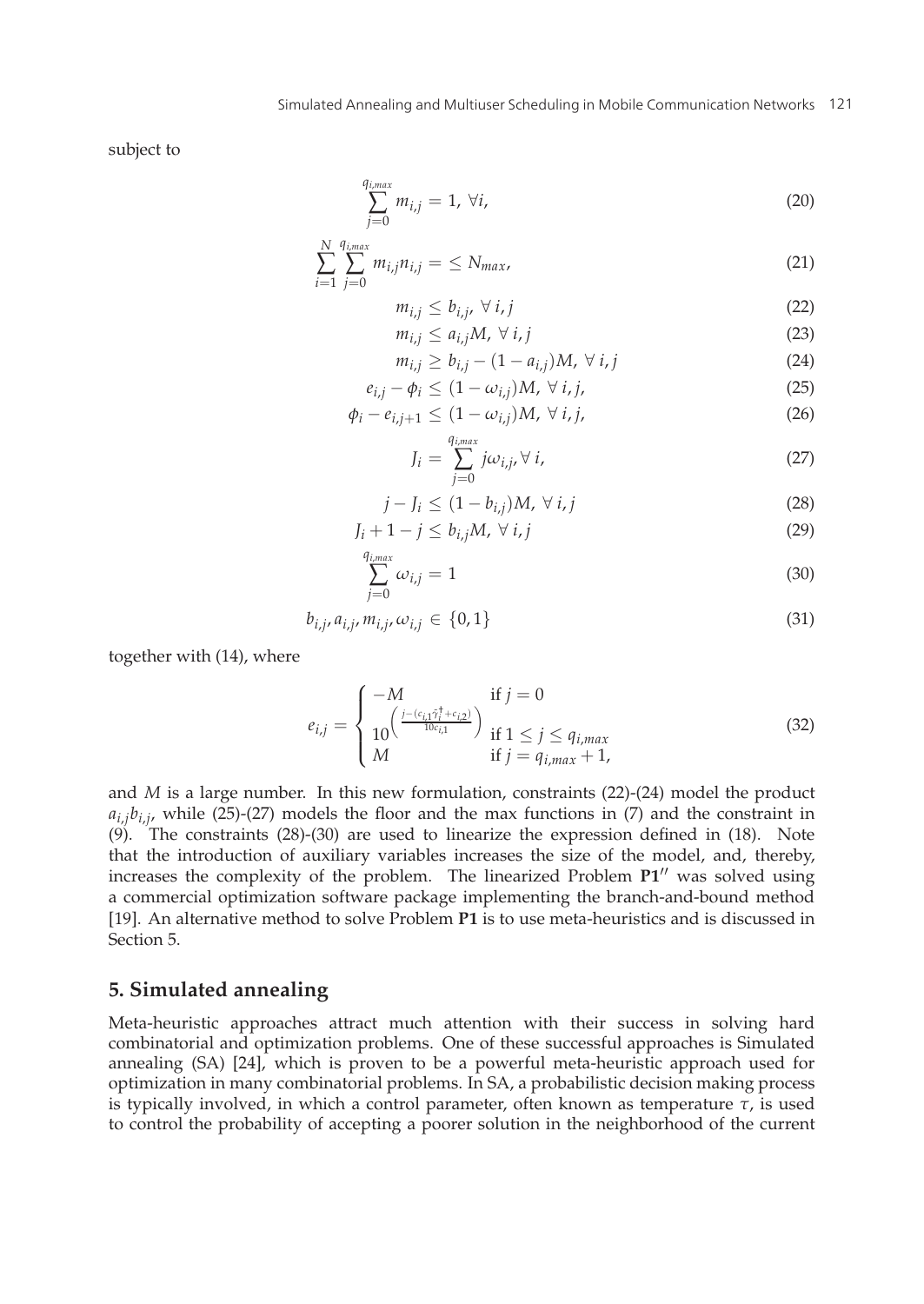solution. The idea is to provide the possibility of reaching a better solution by diversifying the search within search space, redirecting the search in a new neighborhood when the chance of discovering a better solution within the old neighborhood is not high. The algorithm explores the solution space through a simulated cooling process from a given initial (hot) temperature to a final (frozen) temperature. At a higher temperature, the probability of selecting the poorer solution is higher, and thereby allowing the search to be more extensive within the solution space. However, as the temperature decreases, the search becomes more confined in the region near the desirable solution within the solution space, and thereby providing a refinement to the existing solution. Essentially, the search is conducted through two nested loops; the outer one decreases the temperature using a particular cooling schedule, while the inner one repeats the search at the same temperature. Within the inner loop, a sequence of solutions are obtained by manipulating the current solution. Each solution is the result of one iteration.

Let  $\mathbf{x}_n$  be the solution at iteration *n*, and  $\mathbf{x}_n' = N(\mathbf{x}_n)$ , where  $N(\mathbf{x}_n)$  is some neighbor function of  $x_n$ . The next solution in the search process is a probabilistic function of  $x_n$ , and is given by [24]

$$
\mathbf{x}_{n+1} = \begin{cases} \mathbf{x}'_n, \text{ if } s(\mathbf{x}'_n) > s(\mathbf{x}_n) \\ \mathbf{x}'_n, \text{ if } r < e^{-\Delta s/\tau_k} \\ \mathbf{x}_n, \text{ otherwise} \end{cases} (33)
$$

where  $\tau_k$  corresponds to the  $k^{th}$  temperature level,  $s(\cdot)$  is the objective function to be maximized,  $\Delta s = s(\mathbf{x}_n) - s(\mathbf{x}'_n)$ , and *r* is the outcome of a random variable which is uniformly distributed in [0,1]. This method for choosing a new solution is commonly referred to as the Metropolis rule [24]. The motivation is to diversify the search process, thereby reducing the possibility of locally optimal solutions. As the temperature decreases, so does the probability of accepting a worse solution.

SA has become a basis which inspires different algorithmic variations for solving a large variety of optimization problems. *Evolutionary* Simulated Annealing (ESA) is one of these recently developed population-based SA algorithm enhanced with evolutionary operators [3]. Instead of manipulating a single solution, ESA makes use of a population of solutions in order to combine the advantages of both SA and population-based approaches. A single instance of SA is devised to act as an evolutionary operator and is invoked successively starting at a fixed initial temperature each time. Each invocation of SA is commonly referred to as a *generation*. ESA evolves the population of solutions with the SA operator alongside the selection and replacement operators *generation-by-generation*. The idea is to decrease the temperature during each SA operation and raise it back to the fixed initial value whenever the SA operator is invoked. These artificially induced fluctuations in temperature allows the solution space to be explored more thoroughly, ad thereby reducing the possibility of being trapped in local optima. Recently, a comprehensive study on implementing ESA for facility location problems has been reported in [26].

In this chapter, we propose to use the ESA algorithm to solve the multiuser scheduling problem as outlined in (7)-(14) due to its ability to cope with the highly non-linear nature of the problem. Our ESA implementation consists of two components - an initial solution, and an SA operator. The SA operator is invoked once per generation for *G* generations. For each SA operation, a search is conducted over  $N_{\tau}$  different temperatures. Starting with an initial temperature  $\tau_{hot}$ , the *k*-th temperature level is given by

$$
\tau_k = \tau_{hot} \theta^{k-1}, k = 1, 2, ..., N_{\tau},
$$
\n(34)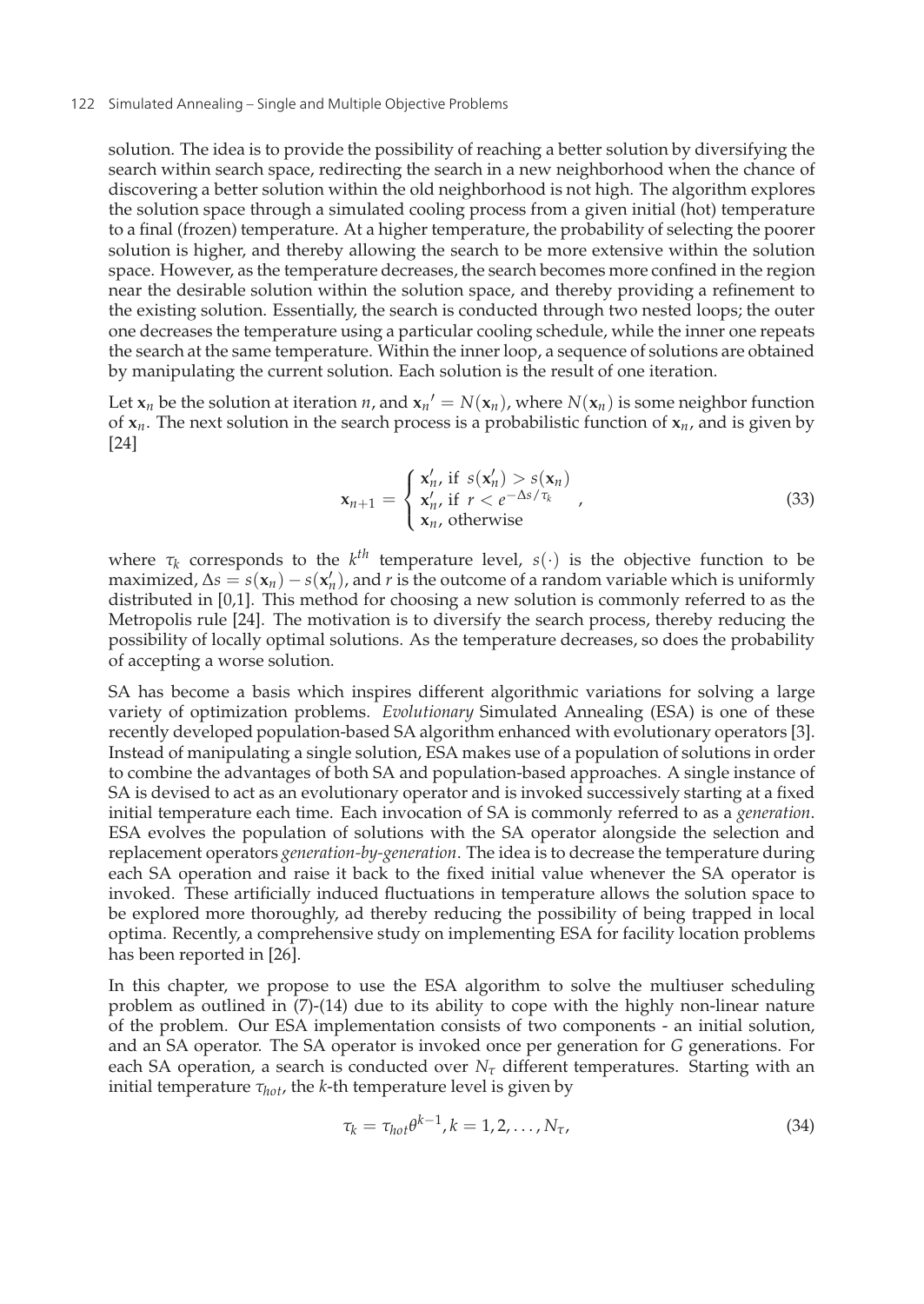where  $\theta \in (0,1)$  is the cooling coefficient. The  $N_{\tau}$ -th temperature level is also referred to as the frozen temperature *τfrozen*. Note that the combined use of (33) and (34) corresponds to a variant of simulated annealing known as the *Simulated Quenching* (SQ) [9].

In the proposed scheme, each temperature level is associated with *U* iterations. For each iteration, a user *i* is randomly selected, resulting in a solution to the problem of the form

$$
\mathbf{x}_n = (\phi_1, \dots, \phi_i, \dots, \phi_N, \mathbf{a}_1, \dots, \mathbf{a}_i, \dots, \mathbf{a}_N),
$$
\n(35)

at iteration  $n \in \{1, ..., U\}$ , where  $a_i = (a_{i,1}, a_{i,2}, ..., a_{i,J_i}).$ 

By applying function  $f(.)$  to the current value of  $\phi_i$ , new solutions can be generated. Each new value,  $\phi'_i$ , is obtained by applying the function  $f(.)$  successively until  $\phi'_i$  satisfies (9) and (14). Once a suitable  $\phi'_i$  is available, the corresponding  $J_i$  is then obtained using (7). Subsequently, the value of  $a_{i,j}$  is set to 1 while the remaining elements are set to 0, i.e. *Ji*+1

 $\mathbf{a}_i = \{0, 0, ..., 1\}$ . If constraint (12) is violated,  $\mathbf{a}_i$  is cyclically shifted to the left by one position,

i.e.  $\mathbf{a}_i = \{0, 0, ..., 1, 0\}$ . This process is repeated until (12) is satisfied, resulting in an updated vector **a** *i* . Subsequently, the new solution is given by

$$
\mathbf{x}'_n = (\phi_1, \dots, \phi'_i, \dots, \phi_N, \mathbf{a}_1, \dots, \mathbf{a}'_i, \dots, \mathbf{a}_N). \tag{36}
$$

The computational complexity of ESA in terms of the number, *N*, of users at given values of *G* and *Nτ* is discussed as follows. The number of iterations, *U*, of solutions explored at each temperature is chosen to be  $N$ . Thus, the time required to check whether a solution  $\mathsf{x}'_n$  in (36) satisfies constraints (12) and (14) has a complexity of  $\mathcal{O}(N)$ . Subsequently, due to the fact that the time to verify these constraints grows linearly with *N*, the complexity of ESA is  $\mathcal{O}(N^2)$ .

As both SA and ESA are heuristic algorithms, solutions obtained by these methods may not necessarily be optimal, but are generally close to optimal. The "temperature" parameter determines trade-off between the speed of convergence towards the optimal value, and how far the solution is relative to that of the optimal. Generally, a higher temperature allows the optimal value to be approached faster, while a lower temperature provides improved fine-tuning, and thereby improving the solution quality. ESA converges faster than conventional SA since the search is diversified by periodically re-increasing the temperature. As with any heuristic algorithm, a detailed convergence study requires the determination of appropriate parameter values through experimentation.

### **6. Simulation results**

A number of different simulation cases were used to illustrate the effectiveness of ESA for the multiuser HSDPA resource allocation problem. The first case involves  $N = 2$  users, and the following values  $t_{i,0} = -4.5$ ,  $t_{i,1} = 25.5$ ,  $c_{i,1} = 1$ ,  $d_{i,1} = 4.5$ , and  $q_{i,max} = 30$  for  $i = 1,2$ are used for the parameters in (3). These values are obtained from [18], assuming that the mobiles are of category 10 (i.e. have a wide CQI range) as defined in [22]. Values for *ni*,*<sup>j</sup>* and *ri*,*<sup>j</sup>* are obtained from [22]. The fading channel following the general Nakagami model [21] is assumed so that  $\{\gamma_i, i = 1, 2\}$  in (1) are outcomes of Gamma distributed random variables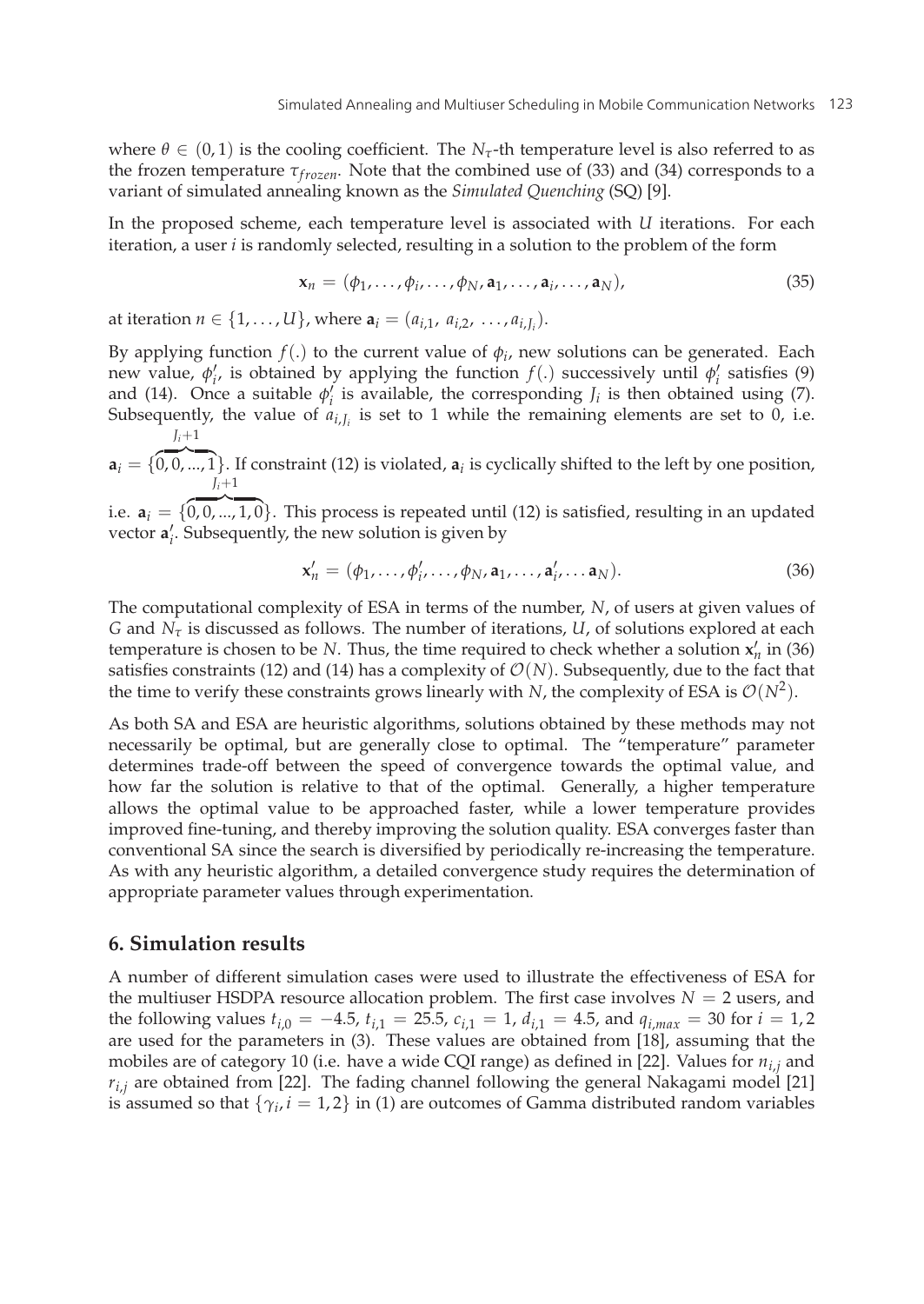${\{\Gamma_i, i = 1, 2\}}$  with pdfs given by

$$
f_{\Gamma_i}(\gamma) = \begin{cases} \left(\frac{\alpha_i}{\overline{\Gamma}_i}\right)^{\alpha_i} \frac{\gamma^{\alpha_i - 1}}{\Gamma(\alpha_i)} \exp\left(\frac{-\alpha_i \gamma}{\overline{\Gamma}_i}\right) & \gamma \ge 0\\ 0 & \gamma < 0 \end{cases} \tag{37}
$$

where  $\Gamma(.)$  is the Gamma function,  $\alpha_i$  is the fading figure, and  $\overline{\Gamma}_i$  is the mean of  $\Gamma_i$ . The parameter values are listed in Table 1. Let  $\Gamma = {\{\overline{\Gamma_1} \quad \Gamma_2\}}$ , and let the aggregate transport block size (TBS), *T*, per TTI be

|     | Scenario User $i \overline{\Gamma_i}$ (in dB) $\alpha_i$ |  |
|-----|----------------------------------------------------------|--|
|     |                                                          |  |
|     |                                                          |  |
| Н   | 12                                                       |  |
|     | 10                                                       |  |
| IΙI | 17                                                       |  |
|     | 16                                                       |  |

**Table 1.** List of parameter values used ([14]©IET)

$$
T = \sum_{i=1}^{N} \sum_{j=0}^{J_i} a_{i,j} r_{i,j}.
$$
 (38)

The performance improvements of the proposed Joint Global Optimum (JGO) and ESA approaches, as discussed in sections 4 and 5 respectively, are compared to that of a simple greedy (SG) algorithm. The idea behind the SG algorithm is to allocate resources to users in decreasing order of their estimated SINR values,  $\hat{\gamma}_i$ . In other words, the user with the highest *γ*ˆ is first allocated as much resources as it can possibly use. Subsequently, remaining resources that can be productively used are then assigned to the user with the next highest *γ*ˆ. This allocation of resources continues until resources are exhausted.

Fig. 7 shows the cumulative distribution function (CDF) of *T* for the three different scenarios in Table 1. The results in this figure are obtained based on two thousand channel realizations. It can be seen that ESA can achieve a performance that is close to the optimal. A summary of the average performance, i.e. *E***<sup>Γ</sup>** [*T*], for all three schemes is presented in Table 2. It can be seen that both JGO and ESA can provide a good throughput improvement over SG.

The second study involves the comparison of performance among the three algorithms by increasing the number of users from 2 to 5. The average computation times per TTI required by JGO, ESA, and SG on a personal computer with an Intel Core™ 2 Duo T5500 processor are plotted as a function of the number of users in Fig. 8. As expected, SG is the fastest and JGO is the slowest. The running for ESA is about 0.1 s per TTI and increases slowly with the number of users. With the use of parallel dedicated processors at the BS, ESA becomes a viable alternative to SG. Fig. 9 shows the average computation time, normalized to the 2-user case, as a function of the number of users; the average is taken over only twenty channel realizations due to the long simulations times needed for JGO. The following parameter values are used:  $\alpha_1 = \alpha_2 = \ldots = \alpha_N = 5$  and  $\overline{\Gamma}_1 = \overline{\Gamma}_2 = \ldots = \overline{\Gamma}_N = 8.45$  dB. It can be seen clearly that even though JGO provides a globally optimal solution, the complexity increases very rapidly with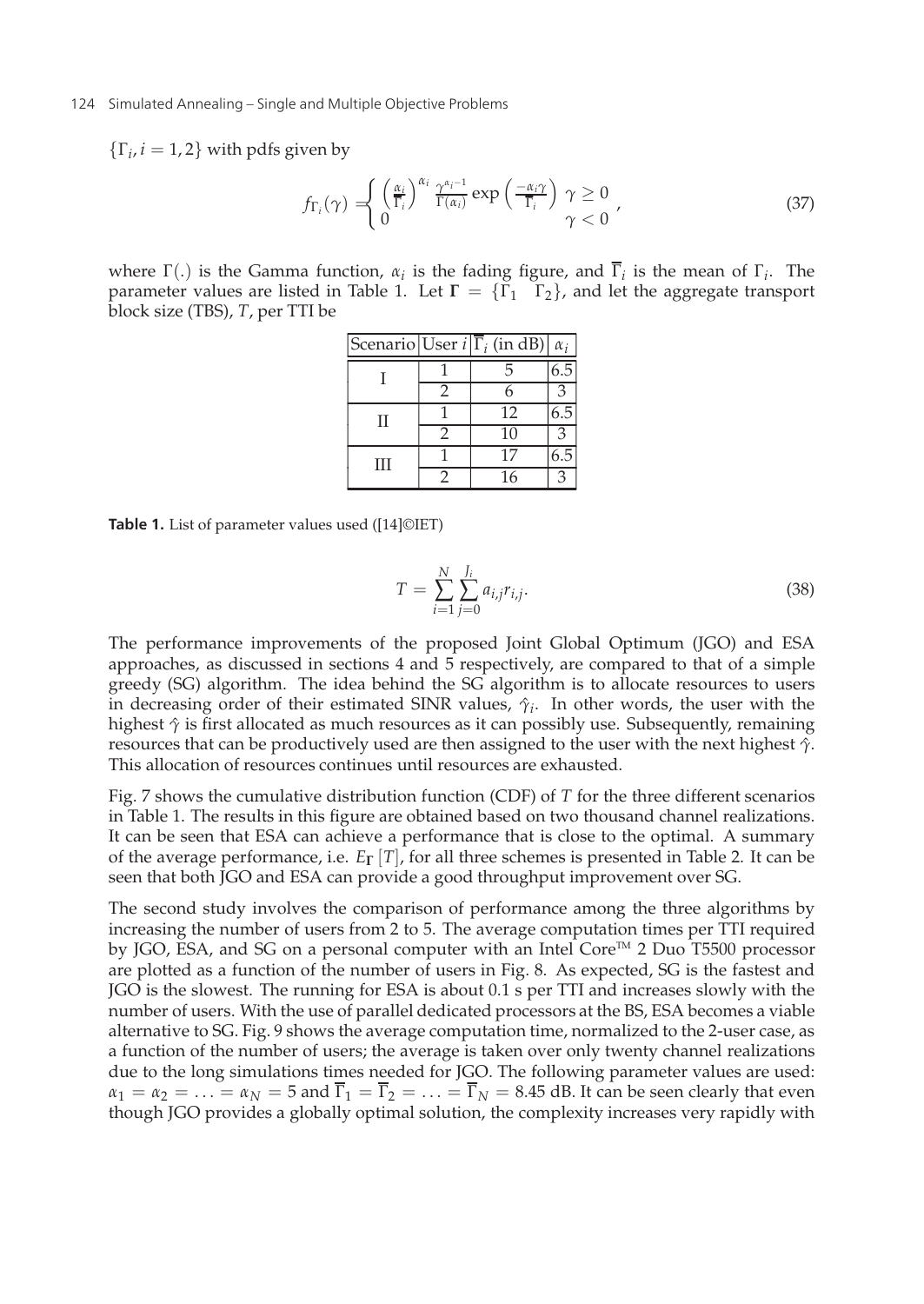

**Figure 7.** CDF of the aggregate bit rate in TBS per TTI. ([14]©IET)

|              |            | Scenario Scheme ATBS/TTI (kbits) Gain (%) |       |
|--------------|------------|-------------------------------------------|-------|
| T            | SG         | 2.151                                     |       |
|              | <b>ESA</b> | 2.588                                     | 20.03 |
|              | <b>JGO</b> | 2.591                                     | 20.42 |
| $\mathbf{I}$ | SG         | 6.031                                     |       |
|              | <b>ESA</b> | 6.492                                     | 7.64  |
|              | <b>JGO</b> | 6.507                                     | 7.88  |
| IΠ           | SG         | 12.472                                    |       |
|              | <b>ESA</b> | 14.587                                    | 16.95 |
|              | IGO        | 14.944                                    | 19.82 |

Table 2. Average rate (in TBS per TTI) for the three different algorithms under the three scenarios. ([14]©IET)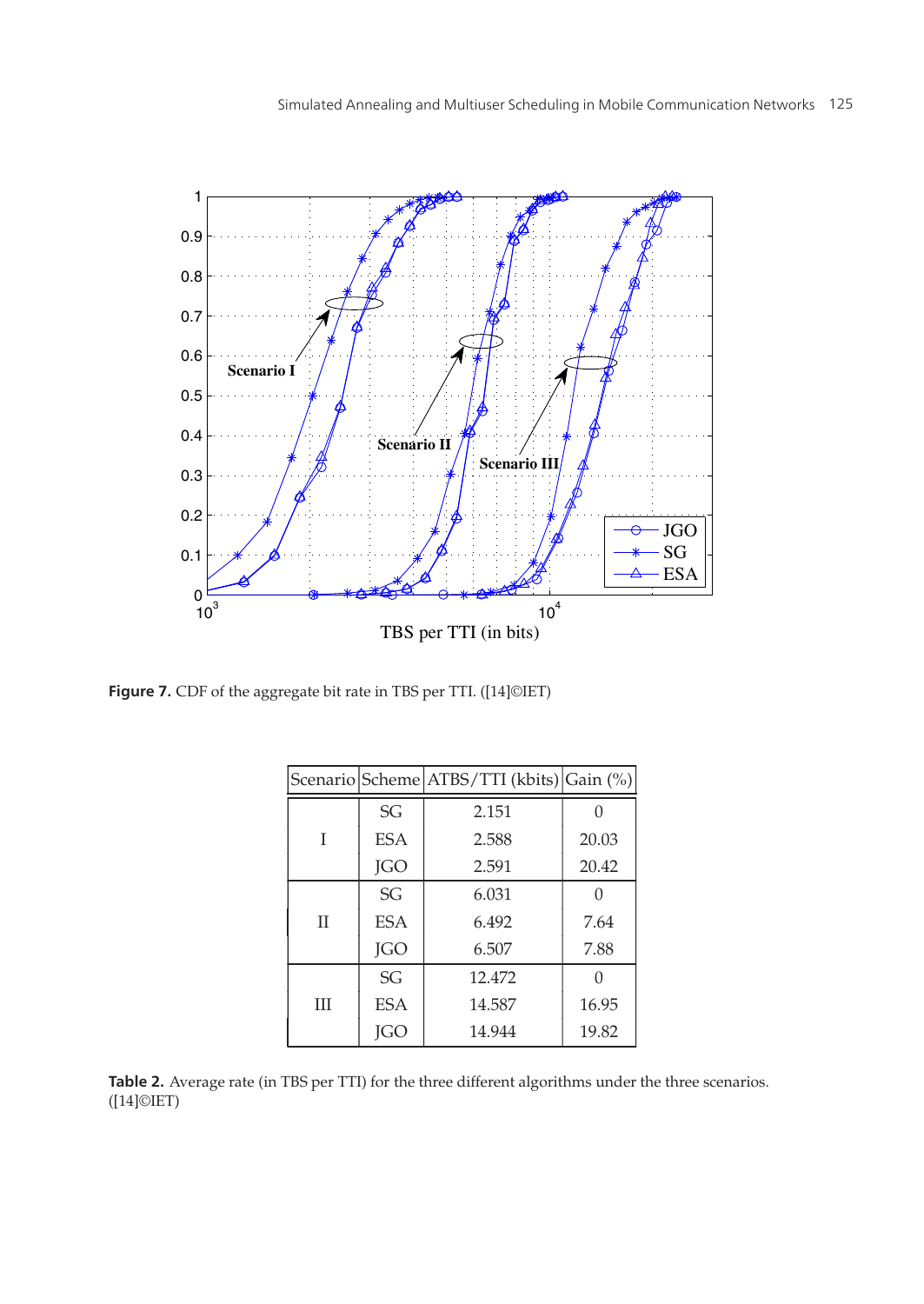

**Figure 8.** Average computation time per TTI as a function of the number of users. ([14]©IET)



**Figure 9.** Average computation time per TTI, normalized to the 2-user case, as a function of the number of users. ([14]©IET)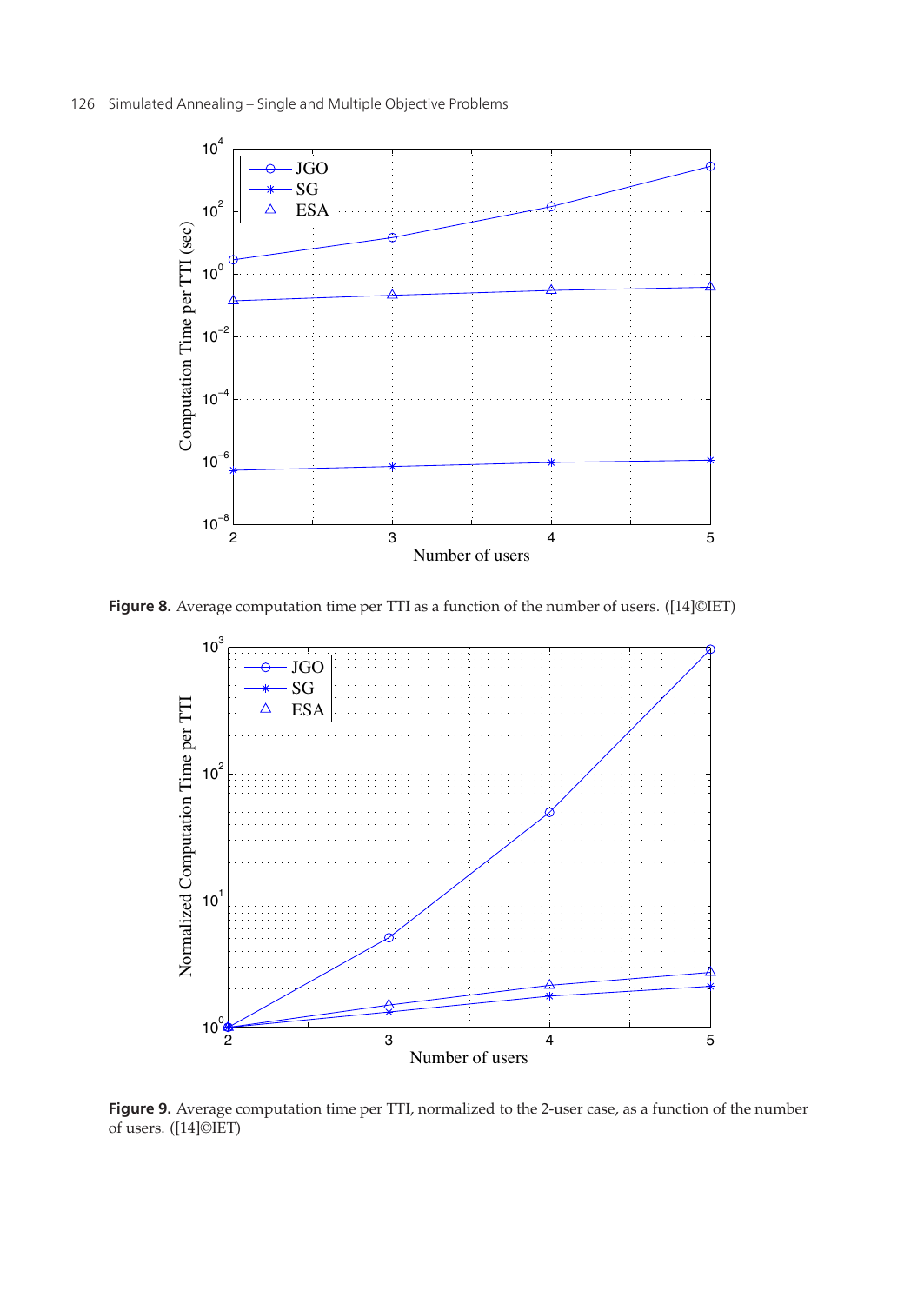the number of users. On the other hand, ESA offers a very similar performance at a much reduced complexity.

Fig. 10 shows the CDFs of *T* for SG and ESA for different numbers of users. As in Fig. 9,  $\alpha_1 = \alpha_2 = \ldots = \alpha_N = 5$  and  $\overline{\Gamma}_1 = \overline{\Gamma}_2 = \ldots = \overline{\Gamma}_N = 8.45$  dB. The CDF curves for JGO are not shown due to the excessively long running times but are expected to be close to those for ESA. Table 3 shows the average aggregate TBS per TTI values for SG and ESA. It can be seen that the performance improvement of ESA over SG increases with the number of users.



Figure 10. CDF of the aggregate bit rate in TBS per TTI for SG and ESA with different number of users. ([14]©IET)

|               |            | No. of Users Scheme ATBS/TTI (kbits) Gain (%) |       |
|---------------|------------|-----------------------------------------------|-------|
| $\mathcal{P}$ | <b>ESA</b> | 4.324                                         | 12.21 |
|               | SG         | 3.853                                         |       |
| 3             | <b>ESA</b> | 6.676                                         | 14.75 |
|               | SG         | 5.818                                         |       |
|               | <b>ESA</b> | 8.865                                         | 15.41 |
|               | SG         | 7.681                                         |       |
| 5             | <b>ESA</b> | 10.651                                        | 20.00 |
|               | SG         | 8.877                                         |       |

**Table 3.** Average rates (in TBS per TTI) for the ESA and SG algorithms with different number of users. For each user,  $\alpha = 5$  and  $\overline{\Gamma} = 8.45$  dB. ([14]©IET)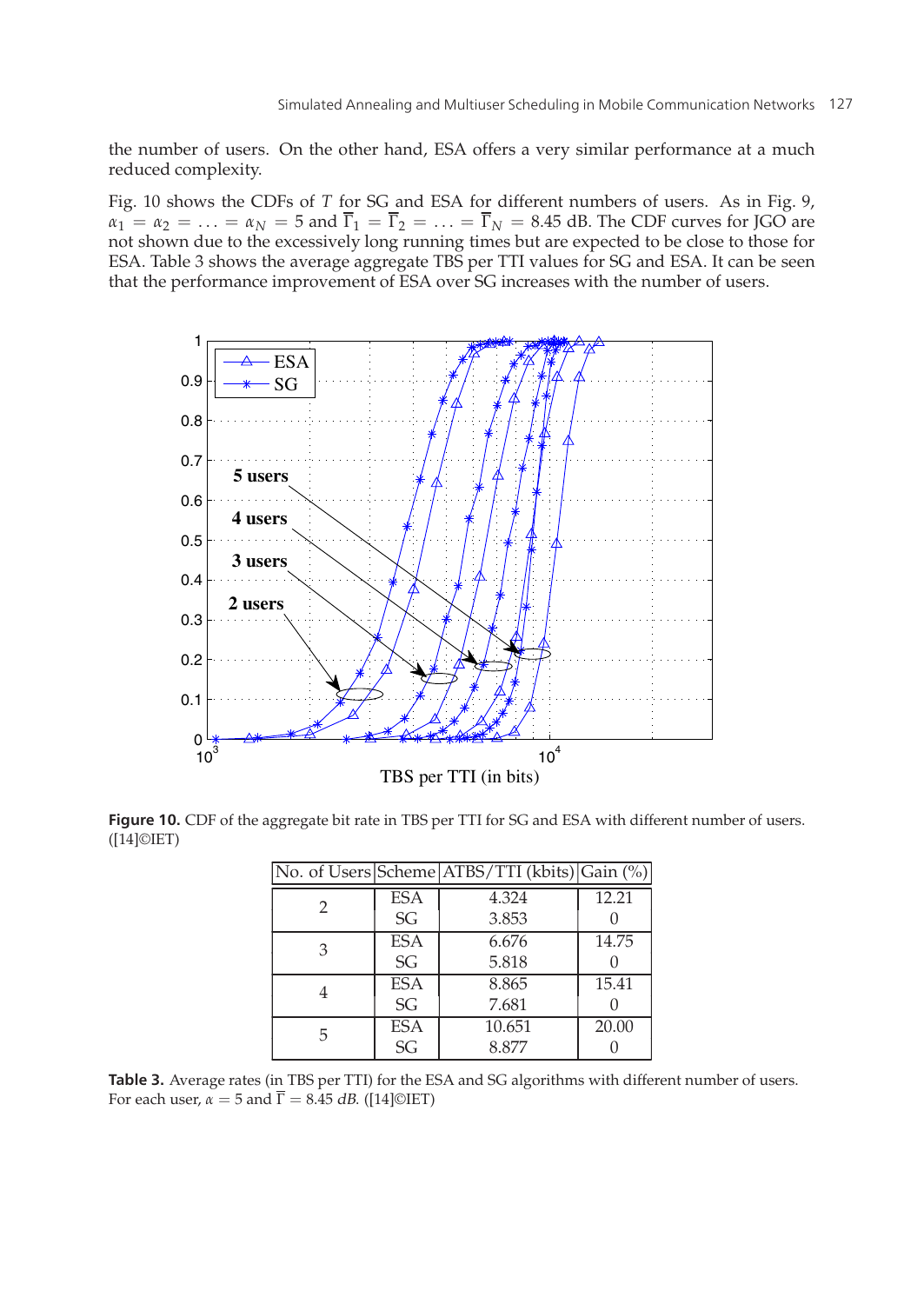The CDFs of *T* for ESA, SG, max C/I, and Round Robin (RR) with five users are plotted in Fig. 11. Note that max C/I is a special case of SG in which, for each TTI, resources are allocated only to the user with the best channel condition. On the other hand, RR refers to a base-line scheduling scheme, whereby each user is scheduled one at a time in a round robin fashion. Under such a scheme, the respective channel quality of the users are not used during the scheduling. The corresponding values of *E***<sup>Γ</sup>** [*T*] for ESA, SG, max C/I, and RR are 10.6, 8.8, 2.8, and 1.9 bits per TTI respectively. The prominent steps in the CDFs for RR and max C/I are due to the coarse quantization resulting from allocation of resources to only one user in each TTI. It can be seen that RR has the lowest bit rate as it does not take into account user channel conditions.



**Figure 11.** CDF of the aggregate bit rate in TBS per TTI for ESA, max C/I, and Round Robin (RR) with five users. ([14]©IET)

## **7. Conclusion**

In this chapter, the issue of allocating resources to multiple users simultaneously in HSDPA has been examined via a number of optimization methods. The problem formulation based on the channel feedback scheme specified in the WCDMA standard has been presented. Simulation results have shown that both the global optimal and the simulated annealing-based methods can provide a substantial throughput improvement over a more simple greedy algorithm. It has been observed that the method based on simulated annealing can achieve a bit rate that is very close to that of the global optimal, with a much lower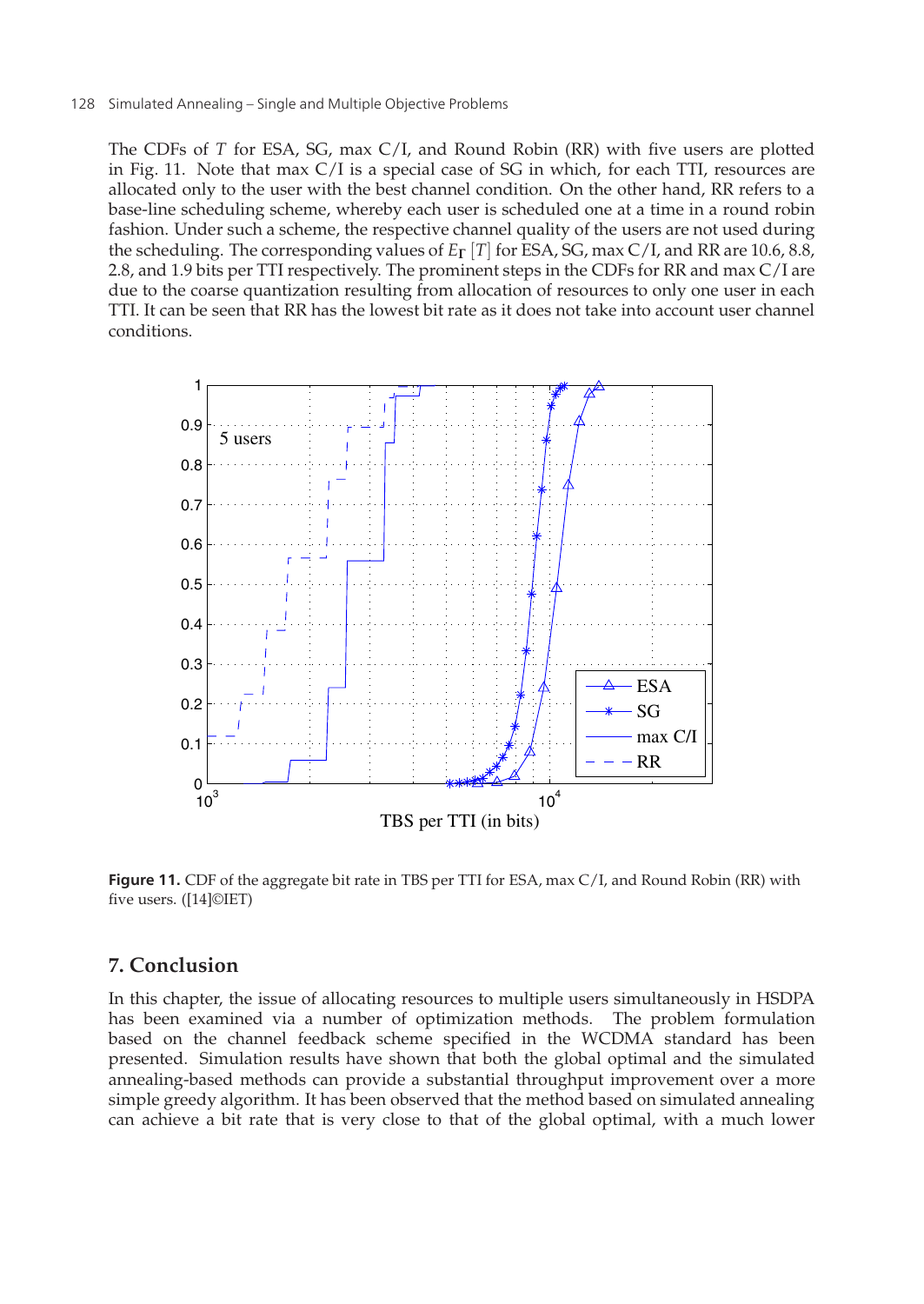computational complexity. The advantage of simulated annealing-based method relative to the simple greedy method increases with the number of users. In this chapter, it was assumed that the user SINR values, on which the channel quality indicators are based, can be accurately estimated. One research direction would be to study the performance degradation due to noisy SIR estimates and methods in reducing this degradation. Another potential study item is to investigate the benefits and trade-offs of other heuristic optimization methods for the same problem.

# **Acknowledgement**

This work was supported in part by the Natural Sciences and Engineering Research Council (NSERC) of Canada under Grant OGP0001731, by the UBC PMC-Sierra Professorship in Networking and Communications and by a Marie Curie International Incoming Fellowship PIIF-GA-2008-221380.

# **Author details**

Raymond Kwan and M. E. Aydin *University of Bedfordshire, United Kingdom*

Cyril Leung *University of British Columbia, Canada*

## **8. References**

- [1] Abedi, S. [2005]. Efficient Radio Resource Management for Wireless Multimedia Communications: A Multidimensional QoS-Based Packet Scheduler, *IEEE Transactions on Wireless Communications* 4(6): 2811 – 2822.
- [2] Aniba, G. & Aissa, S. [2005]. Resource Allocation in HSDPA using Best-Users Selection Under Code Constraints, *Proc. of IEEE Vehicular Technology Conference, Spring*, Vol. 1, pp. 319 – 323.
- [3] Aydin, M. E. & Fogarty, T. C. [2004]. A Distributed Evolutionary Simulated Annealing Algorithm for Combinatorial Optimisation Problems , *Journal of Heuristics* 10(3): 269 – 292.
- [4] Baum, K. L., Kostas, T. A., Sartori, P. J. & Classon, B. K. [2003]. Performance Characteristics of Cellular Systems with Different Link Adaptation Strategies, *IEEE Transactions on Vehicular Technology* 52(6): 1497 – 1507.
- [5] Bedekar, A., Borst, S. C., Ramanan, K., Whiting, P. A. & Yeh, E. M. [1999]. Downlink Scheduling in CDMA Data Network, *Proc. of IEEE Global Telecommunications Conference, GLOBECOM '99*, Vol. 5, pp. 2653–2657.
- [6] Brouwer, F., de Bruin, I., Silva, J. C., Souto, N., Cercas, F. & Correia, A. [2004]. Usage of Link-Level Performance Indicators for HSDPA Network-Level Simulation in E-UMTS, *Proc. of International Symposium on Spread Spectrum Techniques and Applications (ISSSTA)*, Sydney, Australia.
- [7] Dahlman, E., Parkvall, S., Sköld, J. & Beming, P. [2007]. *3G HSPA and LTE for Mobile Broadband*, Academic Press.
- [8] Freudenthaler, K., Springer, A. & Wehinger, J. [2007]. Novel SINR-to-CQI Mapping Maximizing the Throughput in HSDPA, *Proc. of IEEE Wireless Communications and Networking Conference (WCNC)*, Hong Kong, China.